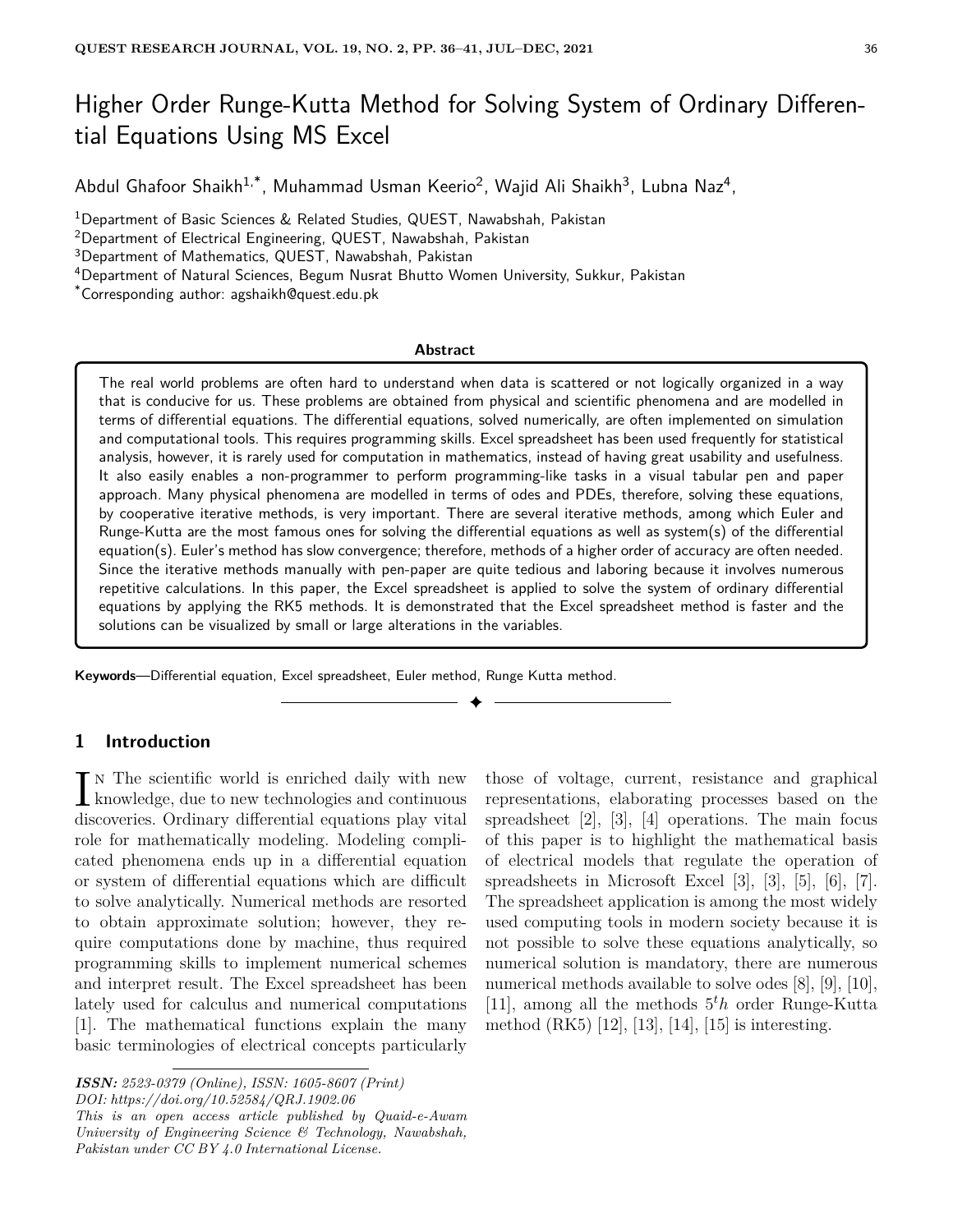# **2 Problem Description: System of Ordinary** and **Differential Equations**

The general system of ordinary equations with initial conditions is given below

$$
\frac{\mathrm{dX}}{\mathrm{d}t} = F(t, X, Y) \tag{1}
$$

along with boundary conditions

$$
X(t_0) = X_0
$$
  
\n
$$
Y(t_0) = Y_0
$$
\n(2)

and  $t_0 \leq t \ll t_n$ . The solution domain is discretized such that;  $t_0$ ,  $t_1 = t_0 + \delta t$ ,  $t_2 = t_0 + 2\delta t$ ,  $t_3 = t_0 + 3\delta t$ ,  $\ldots$ ,  $t_n = t_0 + n\delta t$ , where  $\delta t$  is the step size of *t*. For numerical experiments, we chose RL Circuit problem with two different parametric values.

### **2.1 RL Circuits**

The series RL circuit of current I, resistance R, and inductance L, and electromotive force  $E(t)$ , as shown in Figure (1) is considered.



Fig. 1: A simple RL circuit

The governing equations defining relationship between the charge Q and the current I is given by;

$$
\frac{dQ}{dt} = I
$$
  

$$
\frac{d^2Q}{dt^2} = \frac{dI}{dt}
$$
 (3)

According to Kirchhoff's second law, the charge Q satisfies the second order ordinary differential equation

$$
L\frac{d^2Q}{dt^2} + R\frac{dQ}{dt} = E(t).
$$
 (4)

# **3 Butcher's** 5 *<sup>t</sup>h* **Order Runge-Kutta Method**

The numerical scheme of RK5 method is detailed out as

$$
Q_{j+1} = Q_j + \frac{1}{90} \left[ 7F_1 + 32F_3 + 12F_4 + 32F_5 + 7F_6 \right],\tag{5}
$$

$$
I_{j+1} = I_j + \frac{1}{90} [7G_1 + 32 * G_3 + 12 * G_4 + 32 * G_5 + 7G_6]
$$
\n
$$
(6)
$$

where  $t_{j+1} = t_j + \delta t$  and

$$
F_1 = \delta t F(t_j, X_j, Y_j)
$$
  
\n
$$
F_2 = \delta t F(t_j + \frac{h}{4}, X_j + \frac{F_1}{2}, Y_j + \frac{G_1}{4})
$$
  
\n
$$
F_3 = \delta t F(t_j + h/2, X_j + \frac{F_1}{8} + \frac{F_2}{8}, Y_j + \frac{G_1}{8} + \frac{G_2}{8}
$$
  
\n
$$
F_4 = \delta t F(t_j + \frac{h}{2}, X_j - \frac{F_2}{2} + \frac{F_3}{2}, Y_j - \frac{G_2}{2} + \frac{G_3}{2})
$$
  
\n
$$
F_5 = \delta t F(t_j + \frac{3h}{4}, X_j + \frac{3F_1}{16} + \frac{F_4}{16}, Y_j + \frac{3G_1}{16} + \frac{9G_4}{16})
$$
  
\n
$$
F_6 = \delta t F(t_j + h, X_j - \frac{3F_1}{7} + \frac{2F_2}{7} + \frac{12F_3}{7} - \frac{12F_4}{7} + \frac{8F_5}{7},
$$
  
\n
$$
Y_j - \frac{3G_1}{7} + \frac{2G_2}{7} + \frac{12G_3}{7} - \frac{12G_4}{7} + \frac{8G_5}{7})
$$
  
\n
$$
G_1 = \delta t G(t_j, X_j, Y_j)
$$
  
\n
$$
G_2 = \delta t G(t_j + \frac{h}{4}, X_j + \frac{F_1}{4}, Y_j + \frac{G_1}{4})
$$
  
\n
$$
G_3 = \delta t G(t_j + \frac{h}{2}, X_j + F_{\frac{1}{8}} + \frac{F_2}{8}, Y_j + \frac{G_1}{8} + \frac{G_2}{8})
$$
  
\n
$$
G_4 = \delta t G(t_j + \frac{h}{2}, X_j - \frac{F_2}{2} + \frac{F_3}{2}, Y_j - \frac{G_2}{2} + \frac{G_3}{2})
$$
  
\n
$$
G_5 = \delta t G(t_j + \frac{3h}{4}, X_j + \frac{3F_1}{16} + \frac{F_4}{16}, Y_j + \frac{3G_1}{16} + \frac{9G_4
$$

$$
G_6 = \delta t \ G \left( t_j + h, X_j - (3F_1)/7 + (2F_2)/7 + 12 \frac{F_3}{7} -12F_4/7 + 8 \frac{F_5}{7}), Y_j - \frac{3G_1}{7} + \frac{2G_2}{7} + 12 \frac{G_3}{7} -12 \frac{G_4}{7} + 8 \frac{G_5}{7} \right)
$$

# **4 Numerical Experiments**

Two specific problems are tested and results along with their implementation in spreadsheet is presented.

### **4.1 Problem 1**

Let  $R = 21$  Ohms,  $L = 3$  Henrys,  $E(t) = 126$  Volts and the starting setting time is zero. To determine *I* and *Q* in between  $0 \ll t \ll 3$ , with  $\delta t = \frac{1}{4}$  $\frac{1}{4}$ , using RK5 methods. An analytic solution for the *Q*, and *I* are given by;

$$
Q = \frac{6}{7} \left( e^{-7t} - 1 \right) + 6t \text{ and } I = 6 \left( 1 - e^{-7t} \right). \tag{7}
$$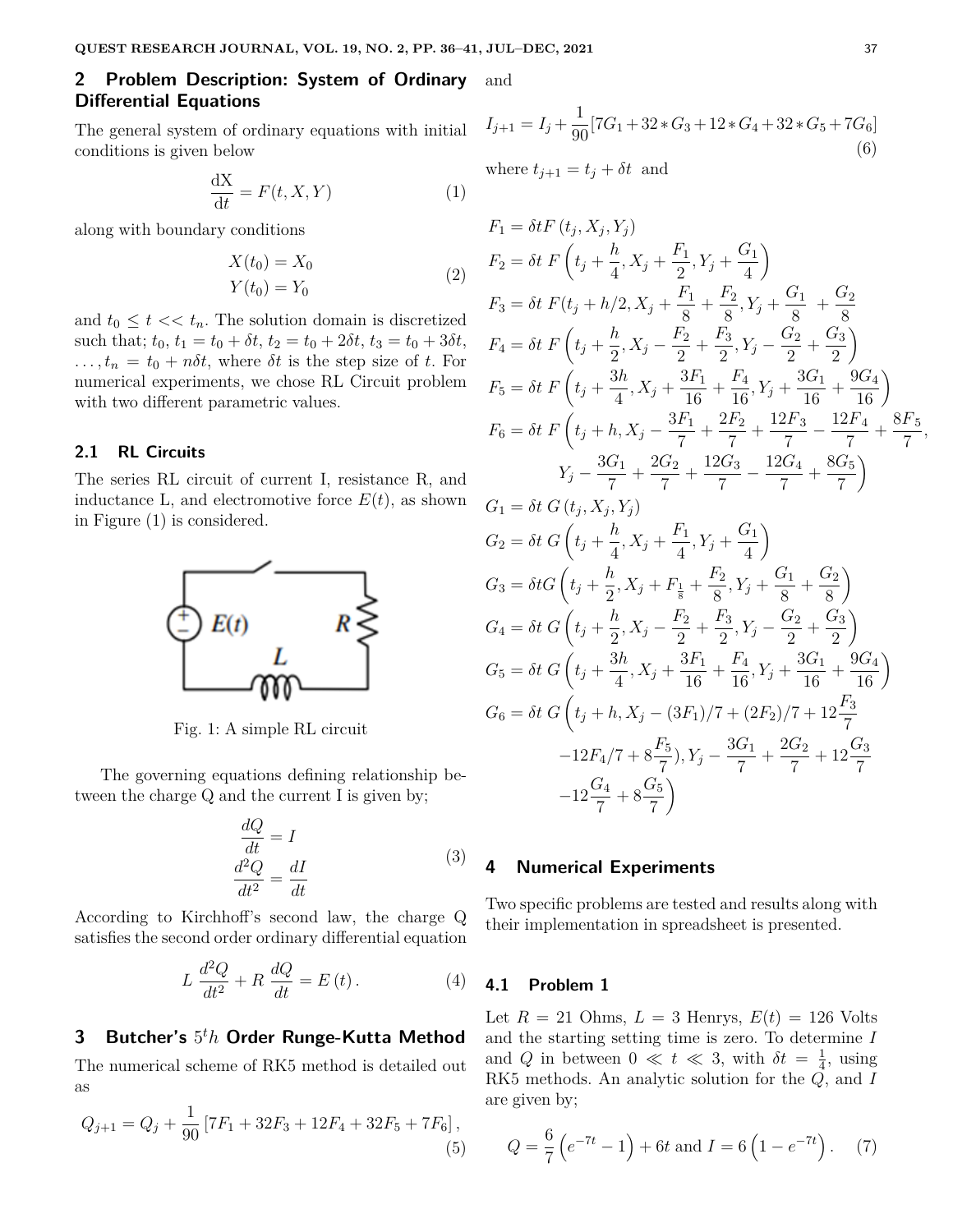#### 4.1.1 Implementation on Excel

**Step 1:** The 1st order differential equation, using Eq.  $(1)$ , is given by

$$
\frac{dQ}{dt} = I = F(t, Q, I)
$$

$$
\frac{dQ}{dt} = \frac{E(t) - R I}{5} = \frac{126 - 21 I}{3} = 42 - 7I = G(t, Q, I).
$$

**Step 2:** Writing RK5 formulae Eq: (3) and Eq: (4) in terms of *Q* and *I* is given below. Similarly, for RK5,

$$
Q_{j+1} = X_j + \frac{1}{90} \left[ 7F_1 + 32F_3 + 12F_4 + 32F_5 + 7F_6 \right]
$$
\n
$$
(8)
$$
\n
$$
I_{j+1} = I_j + \frac{1}{90} \left[ 7G_1 + 32G_3 + 12G_4 + 32G_5 + 7G_6 \right]
$$
\n
$$
(9)
$$

where we choose  $\delta t = 1/4$  and

$$
F_1 = \frac{1}{4}I
$$
  
\n
$$
F_2 = \frac{1}{4}\left(I + \frac{G_1}{2}\right)
$$
  
\n
$$
F_3 = \frac{1}{4}\left(I + \frac{G_1}{8} + \frac{G_2}{8}\right)
$$
  
\n
$$
F_4 = \frac{1}{4}\left(I - \frac{G_2}{2} + G_3\right)
$$
  
\n
$$
F_5 = \frac{1}{4}\left(I + \frac{3G_1}{16} + \frac{9G_4}{16}\right)
$$
  
\n
$$
F_6 = \frac{1}{4}\left(I - \frac{3G_1}{7} + \frac{2g_2}{7} + \frac{12g_3}{7} - \frac{12g_4}{7} + \frac{8g_5}{7}\right)
$$
  
\n
$$
G_1 = \frac{1}{4}\left(42 - 7I\right)
$$
  
\n
$$
G_2 = \frac{1}{4}\left[42 - 7I - \frac{7G_1}{4}\right]
$$
  
\n
$$
G_3 = \frac{1}{4}\left[42 - 7I - \frac{7G_1}{8} - \frac{7G_2}{8}\right]
$$
  
\n
$$
G_4 = \frac{1}{4}\left[42 - 7I + \frac{7}{2G_2} - 7G_3\right]
$$
  
\n
$$
G_5 = \frac{1}{4}\left[42 - 7I - \frac{21G_1}{8} - \frac{63G_4}{8}\right]
$$
  
\n
$$
G_6 = \frac{1}{4}\left[42 - 7I + 3G_1 - 2G_2 - 12G_3 + 12G_4 - 8G_5\right]
$$

**Step 3:** The approximate solution is shown in Table 1 **Discussion on results**: It can be observed that for fixed T, and a fixed V of a series circuit is  $T = \frac{L}{R} = \frac{3}{21} = 0.14286s$ , and therefore *T* required for the current flowing in the RL circuit to approach its highest steady is about,  $3T = 3(0.14286) = 0.429s$ , as presented in Figure 3. Figure shows the current *I* at  $V = 126$  volts for an RL series circuit. Since at the  $I = 6$  amperes reach the steady-state solution as time tends to  $\infty$ . Here graphical analysis states that, the

**Constant Voltage of RL Series Circuit**  $\overline{7}$ 6 5  $\overline{A}$  $\overline{3}$  $RK5$  $\bullet$  Exacti  $\overline{2}$  $\mathbf{1}$  $\circ$  $0.5$  $1.5$ 2.5 Different Values of t

Fig. 2: A current of a fixed voltage series circuit RL



Fig. 3: A fixed voltage drops across the inductor for the LR Series Circuit.

voltage  $V_L$  across the inductor  $L$  not only decays, but it decays exponentially from its starting point to 0, for a steady-state response. This is presented that voltage drop is;

$$
V_L = L\frac{dI}{dt} = 3\left(42 \ e^{-2t}\right) = 126 e^{-7t}
$$

*.*

The approximate solution of ordinary differential equations by applying for the 5th order Runge Kutta method in Excel Spreadsheet is given by. The step wise pseudo algorithm is given in Algorithm 1. Next, we select the cells E5 to P5 from left to right and drag it from the right bottom corner of the cell P5 up to the right corner of P6, now again select the cells from B6:P6, then take the bottom right corner of P6 and double click will automatically fill the Excel Spread Sheet up to required value. It should be noted that the same technique applied on the same Spreadsheet with a different formula of RK5.

# **4.2 Problem 2 (The Sinusoidal Voltage RL Ciruit)**

Considering  $R = 21, L = 3, E(t) = 126 \sin 2t$  and the starting point is when time is zero. To determine *I* and *Q* in between  $0 \ll t \ll 3$ , with  $\delta t = 1/4$ , using RK5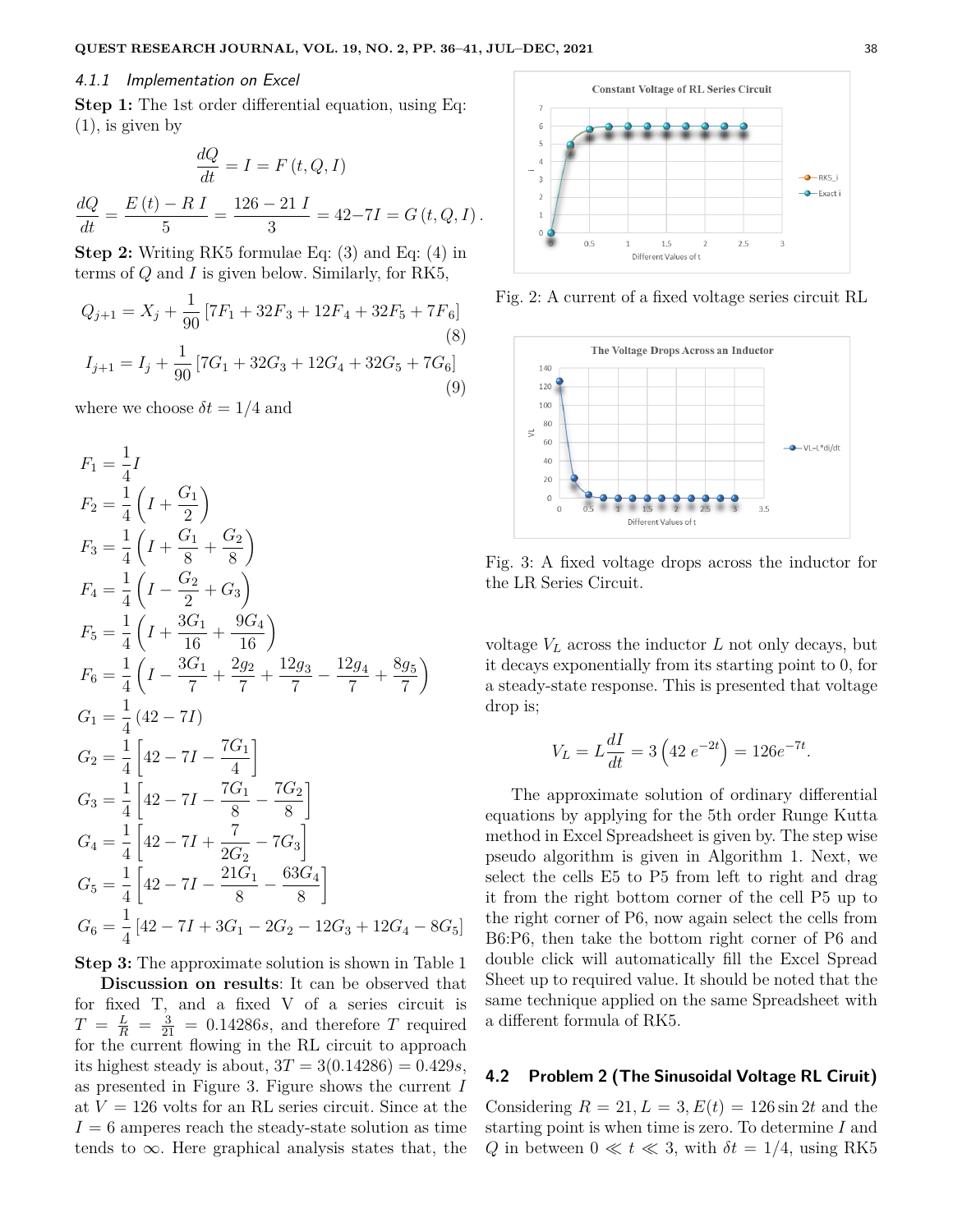#### **Algorithm 1** Step-wise pseudo algorithm

1: For the cell E5, type  $A5 * D5 = f_1$ . 2: For F5, type  $=A5 * (42 - 7 * D5) = G_1$ 3: Adjust the formula in cells:  $G5: A5 * (D5 + F5/4) = F_2$  $H5: A5 * (42 - 7 * (D5 + F5/4)) = G_2$ 4: Formula routinely corrected as:  $I5: A5 * (D5 + F5/8 + H5/8) = F_3$  $J5: A5 * (42 - 7 * (D5 + F5/8 + H5/8)) = G_3$ 5: For K5 and L5 type K5:  $A5*(D5+H5/2+J5/2)$  = *F*4 and type  $L5: A5*(42-7*(D5+H5/8+J5/8)) =$ *G*<sup>4</sup> 6: For M5 and N5:  $M5: A5 * (D5 + 3/16F5 + 9/16L5) = F_5$  $N5: A5 * (42 - 7 * (D5 + 3/16F5 + 9/16L5)) = G_5$ 7: For O5 type O5: *A*5 ∗ (*D*5 − 3*/*7*F*5 + 2*/*7*H*5 +  $12/7J5 - 12/7L5 + 8/7N5$ ) =  $F_6$ and P5: *A*5 ∗ (42 − 7 ∗ (*D*5 − 3*/*7*F*5 + 2*/*7*H*5 +  $12/7J5 - 12/7L5 + 8/7N5$ ) =  $G_6$ 8: For C6 and D6 type the RK5 formulae:  $Q(j+1) = Q_j + 1/90[7F_1 + 32*F_3 + 12*F_4 + 32*$  $F_5 + 7F_6$ 

$$
I(j+1) = I_j + 1/90[7G_1 + 32 * G_3 + 12 * G_4 + 32 *
$$
  

$$
G_5 + 7G_6].
$$

methods. An analytic solution for the *Q*, and *I* are given by;

$$
Q(t) = 3 - \frac{21}{53} (7 \cos 2t + 2 \sin 2t) - \frac{12}{53} e^{-7t} \text{ and}
$$

$$
I(t) = \frac{294}{53} \sin 2t - \frac{84}{53} \cos 2t + \frac{84}{53} e^{-7t}
$$

#### 4.2.1 Implantation on Excel

**Step 1:** The First order differential Equation

$$
\frac{dQ}{dt} = I = F(t, Q, I)
$$

$$
\frac{dQ}{dt} = \frac{E(t) - RI}{3}
$$

$$
\frac{dQ}{dt} = \frac{126 \sin 2t - 21 I}{3} = 42 \sin 2t - 7I = G(t, Q, I).
$$

**Step 2:** Write the RK5 method Eq: (4), Eq: (5), in terms of Q, and I are given below:

$$
Q_{j+1} = Q_j + \frac{1}{90} \left[ 7F_1 + 32F_3 + 12F_4 + 32F_5 + 7F_6 \right],
$$

and

$$
I_{j+1} = I_j + \frac{1}{90} [7G_1 + 32G_3 + 12G_4 + 32G_5 + 7G_6]
$$
  
where  $\delta t = \frac{1}{4}$ , and

$$
F_1 = \frac{1}{4}I
$$
  
\n
$$
F_2 = \frac{1}{4}\left(I + \frac{G_1}{2}\right)
$$
  
\n
$$
F_3 = \frac{1}{4}\left(I + \frac{G_1}{8} + \frac{G_2}{8}\right)
$$
  
\n
$$
F_4 = \frac{1}{4}\left(I - \frac{G_2}{2} + G_3\right)
$$
  
\n
$$
F_5 = \frac{1}{4}\left(I + \frac{3G_1}{16} + \frac{9G_4}{16}\right)
$$
  
\n
$$
F_6 = \frac{1}{4}\left[I - \frac{3G_1}{7} + \frac{2g_2}{7} + \frac{12g_3}{7} - \frac{12g_4}{7} + \frac{8g_5}{7}\right]
$$
  
\n
$$
G_1 = \frac{1}{4}\left(42\sin 2t - 7I\right)
$$
  
\n
$$
G_2 = \frac{1}{4}\left[42\sin\left(2t + \frac{1}{8}\right) - 7I - 7\frac{G_1}{8} - 7\frac{G_2}{8}\right]
$$
  
\n
$$
G_3 = \frac{1}{4}\left[42\sin\left(2t + \frac{1}{8}\right) - 7I + 7\frac{G_1}{2} - 7\frac{G_3}{2}\right]
$$
  
\n
$$
G_4 = \frac{1}{4}\left[42\sin\left(2t + \frac{1}{8}\right) - 7I + 7\frac{G_1}{2} - 7\frac{G_3}{2}\right]
$$
  
\n
$$
G_5 = \frac{1}{4}\left[42\sin\left(2t + \frac{3}{16}\right) - 7I - 21\frac{G_1}{16} - 27\frac{G_4}{16}\right]
$$
  
\n
$$
G_6 = \frac{1}{4}\left[42\sin\left(2t + \frac{1}{2}\right) - 7I + 3G_1 - 2G_2 - 12(G_3 + G_4) - 8G_5
$$
  
\n
$$
Q_{j+1} = Q_j + \frac{1}{90}\left[7 * F_1 + 32 * F_3 + 12 * F_4 + 32 * F_5 + 7 * F_6\right]
$$
  
\n

**Step 3:** The approximate solution with Excel Spreadsheet as shown in Table 2. Figure 5 presents the current of sinusoidal voltage for an RL circuit. An observation is made that, from the analytical solution, the current  $I$  have given in the Equation  $(1)$ , the solution is steady-state and given by  $I(t) = \frac{294}{53} \sin 2t - \frac{84}{53} \cos 2t$ , as  $t$  approaches to  $\infty$ . This steady-state sinusoidal solution is presented in Figure 5, where the result is alike as the supplied voltage *E*(*t*) as compared (Figure 5 and Figure 6).

An approximate solution that is plotted in Figure 4, resulting from the same steps of Excel Spreadsheet commands except for different functions.

## **5 Conclusion**

An Excel spreadsheet presented to solve the system of ordinary differential equations by the RK5 method, it is found that the Excel Spreadsheet overcome flaps of other methods, and way spreadsheet suggested here is faster than any scientific calculator, and the solution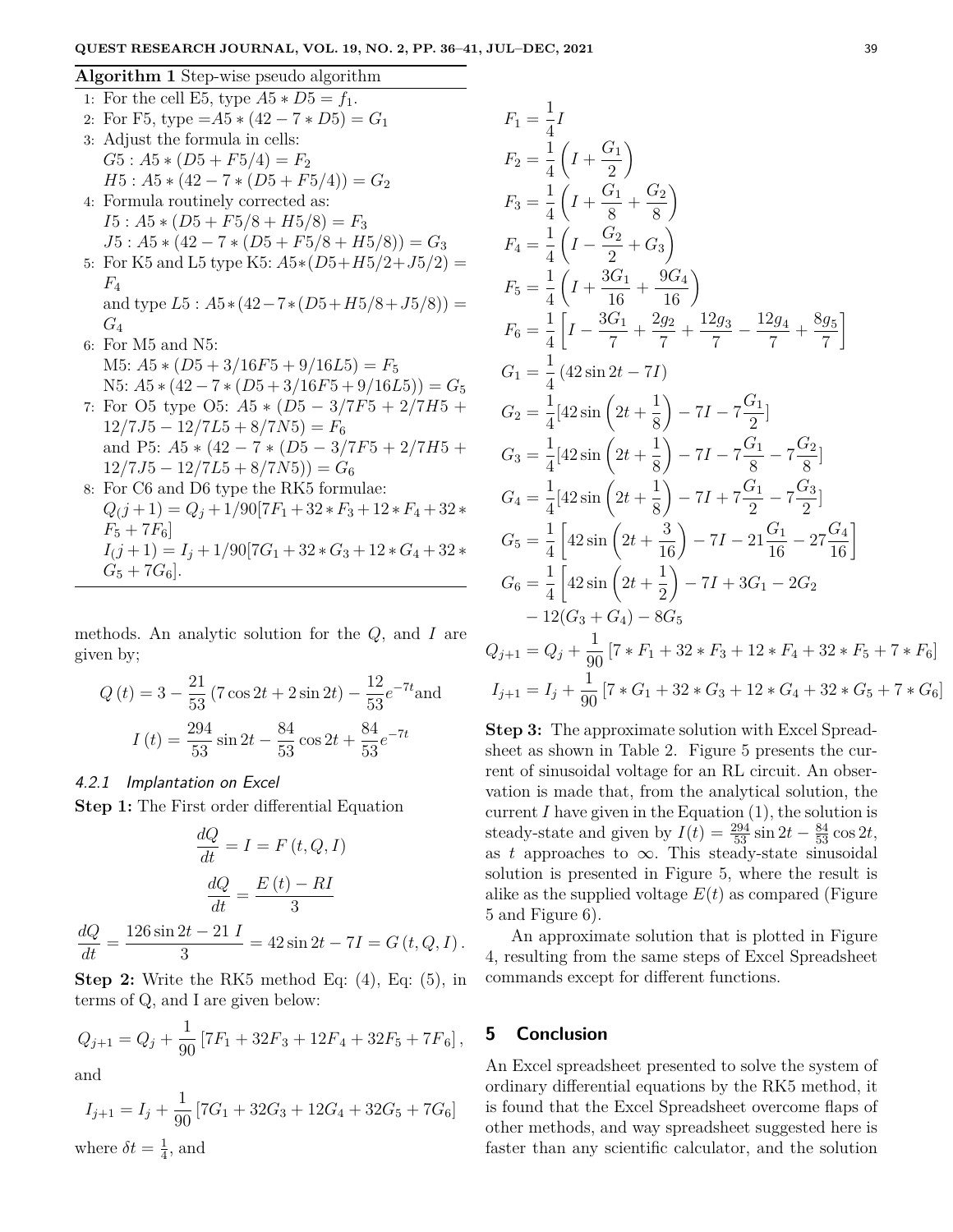#### **QUEST RESEARCH JOURNAL, VOL. 19, NO. 2, PP. 36–41, JUL–DEC, 2021** 40

|                | $_{\rm Dt}$          | t                  | $f_1$    | f <sub>2</sub>                | $f_3$    | f4                                | $f_5$                       | $f_{6}$            | App:<br>RK5<br>$\alpha$ | Exact<br>RK5 q | Error          |
|----------------|----------------------|--------------------|----------|-------------------------------|----------|-----------------------------------|-----------------------------|--------------------|-------------------------|----------------|----------------|
|                | 0.25                 | $\theta$           | $\Omega$ | 0.656                         | 0.513    | 0.990                             | 0.995                       | 1.738              | $\theta$                | $\theta$       | $\overline{0}$ |
| $\overline{2}$ | 0.25                 | 0.25               | 1.220    | 1.342                         | 1.315    | 1.405                             | 1.406                       | 1.544              | 0.803                   | 0.792          | 0.011          |
| 3              | 0.25                 | 0.5                | 1.448    | 1.471                         | .466     | 1.482                             | 1.482                       | 1.508              | 2.173                   | 2.169          | 0.004          |
| 4              | 0.25                 | 0.75               | 1.490    | 1.494                         | 1.494    | 1.496                             | 1.497                       | 1.501              | 3.648                   | 3.647          | 0.001          |
| 5              | 0.25                 | 1.0                | 1.50     | 1.499                         | 1.499    | 1.499                             | .499                        | 1.500              | 5.144                   | 5.143          | 0.0002         |
|                | $\cdot$<br>$\bullet$ | $\cdot$<br>$\cdot$ |          | $\cdot$<br>$\cdot$<br>$\cdot$ |          | $\bullet$<br>$\cdot$<br>$\bullet$ | $\bullet$<br>$\bullet$<br>٠ | $\cdot$<br>$\cdot$ |                         |                |                |
|                | 0.25                 | 3                  | $1.5\,$  | $1.5\,$                       | $_{1.5}$ | 1.5                               | 1.5                         | $1.5\,$            | 17.143                  | 17.143         | $6.3E-09$      |

TABLE 1: An approximate and an exact solution and an error of ODEs by RK5; *E*(*t*) = 126*volt*

|                | Dt        | $\boldsymbol{t}$ | $g_1$    | 92       | 93      | 94      | 95       | 96        | App:<br>RK5 q  | Exact<br>RK5 q | $\vert Error \vert$ |
|----------------|-----------|------------------|----------|----------|---------|---------|----------|-----------|----------------|----------------|---------------------|
|                | 0.25      | 0                | 10.5     | 5.906    | 6.911   | 3.573   | 3.537    | $-1.665$  | $\overline{0}$ | $\theta$       | $\theta$            |
| $\overline{2}$ | 0.25      | 0.25             | 1.963    | 1.104    | 1.292   | 0.668   | 0.661    | $-0.311$  | 4.879          | 4.957          | 0.079               |
| 3              | 0.25      | 0.5              | 0.367    | 0.206    | 0.241   | 0.125   | 0.124    | $-0.068$  | 5.790          | 5.819          | 0.029               |
| 4              | 0.25      | 0.75             | 0.069    | 0.039    | 0.045   | 0.023   | 0.023    | $-0.011$  | 5.960          | 5.969          | 0.008               |
| 5              | 0.25      | 1.0              | 0.013    | 0.007    | 0.008   | 0.004   | 0.004    | 0.002     | 5.993          | 5.95           | 0.002               |
|                | $\bullet$ | . .              |          |          |         | $\cdot$ |          |           |                |                |                     |
|                | $\cdot$   | $\cdot$          | $\cdot$  |          |         | $\cdot$ |          |           |                | ٠              |                     |
|                | 0.25      | 3                | $1.9E-8$ | $1.1E-8$ | $.2E-8$ | $1.E-9$ | $1.4E-9$ | $-3.1E-9$ | 6              | 6              | $6.4E-9$            |

TABLE 2: An approximate and an exact solution and an error of ODEs by RK5;  $E(t) = 126volt$ 

|                | Dt   | t       | $f_1$          | $f_2$    | $f_3$   | $f_4$ | $f_5$   | $f_{6}$ | App:<br>RK5a | Exact<br>RK5q | Error    |
|----------------|------|---------|----------------|----------|---------|-------|---------|---------|--------------|---------------|----------|
| 1              | 0.25 | 0       | $\overline{0}$ |          | 0.041   | 0.092 | 0.275   | 0.244   | $\Omega$     |               | $\Omega$ |
| $\overline{2}$ | 0.25 | 0.25    | 0.1435         | 0.5349   | 0.5382  | 0.686 | 0.831   | 0.967   | 0.144        | 0.147         | 0.003    |
| 3              | 0.25 | 0.5     | 0.8227         | 1.095    | 1.087   | 1.206 | 1.277   | 1.409   | 0.827        | 0.828         | 0.0005   |
| $\overline{4}$ | 0.25 | 0.75    | 2.013          | 1.417    | 1.404   | 1.449 | 1.428   | 1.497   | 2.013        | 2.012         | 0.0011   |
| 5              | 0.25 | $1.0\,$ | 3.4353         | 1.397    | 1.383   | 1.341 | 1.233   | 1.218   | 3.435        | 3.433         | 0.0018   |
|                |      |         |                |          |         |       |         |         |              |               |          |
|                | 0.25 | 5.0     | 5.759          | $-0.595$ | $-0.59$ | 0.756 | $-0.89$ | $-1.06$ | 5.758        | 5.758         | 0.0003   |

TABLE 3: An approximate and an exact solution and an error of ODEs by RK5; *E*(*t*) = 126 sin 2*t*volt



Fig. 4: A fixed voltage drops across the inductor for the LR Series Circuit.

obtained is notably more literal, which can be visualized by small or large alterations in the variables if needed. Besides, this method presented here can be extended to evaluate systems of odes up to n equations; it does provide a step-by-step environment for generous and knowledge of numerical methods.



Fig. 5: A fixed voltage drops across the inductor for the LR Series Circuit.

### **References**

- [1] C. Ghaddar, "Unlocking the spreadsheet utility for calculus: A pure worksheet solver for differential equations," *Spreadsheets in Education*, vol. 9, no. 1, p. 4660, 2016.
- [2] T. Gaik, S. Kek, and A. Rosmila, "A Spreadsheet Solution of a System of Ordinary Differential Equations Using